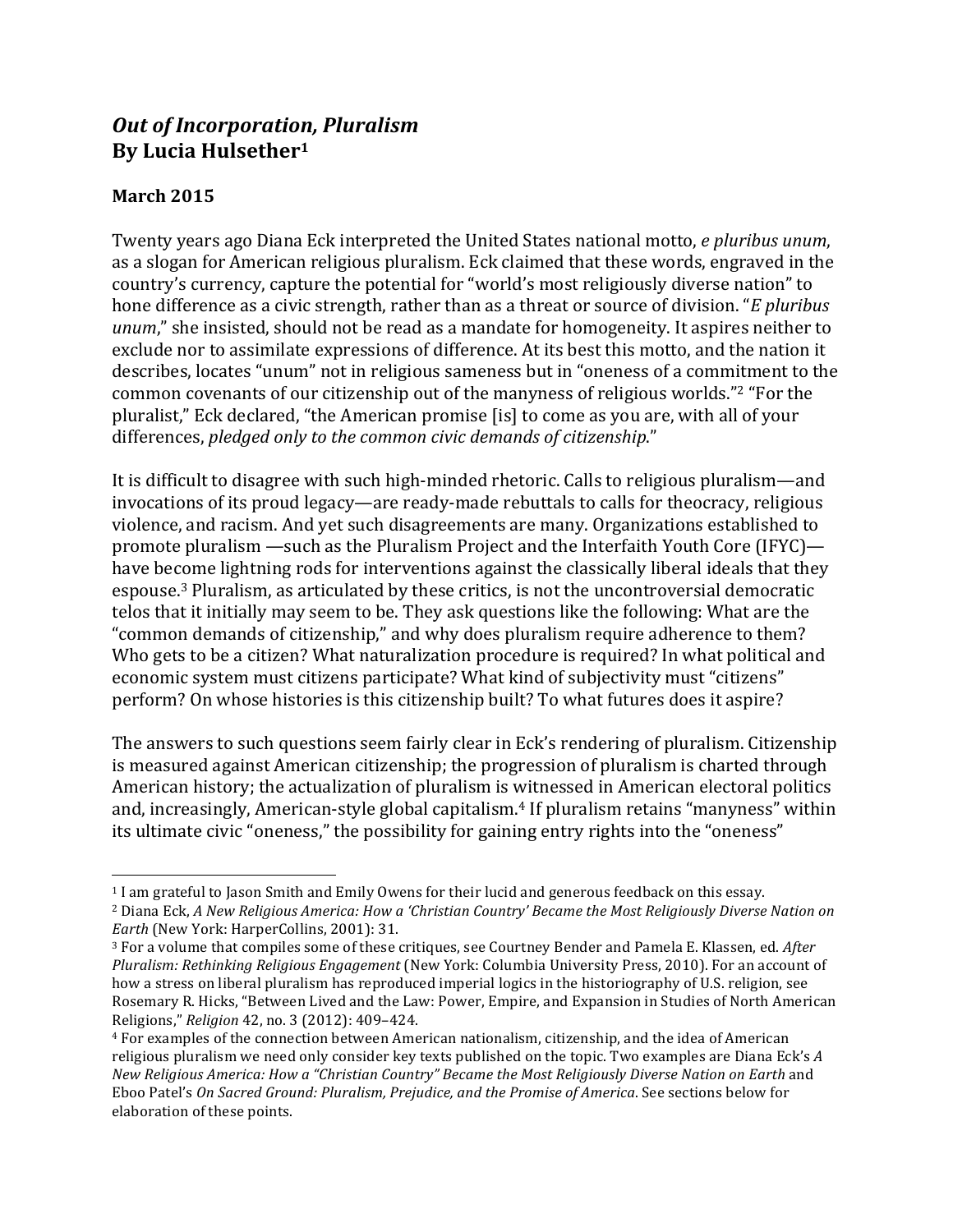begins to sound increasingly conditional and circumscribed. With this concern at hand, a phalanx of scholars and activists has rejected pluralism both as an aspirational discourse and as a political program.

Such critics launch sharp accusations: Pluralism is a Trojan horse for U.S. military and economic imperialism. Interfaith dialogue, advanced in pluralism's name, is a civilizing project. Working in tandem, pluralism discourse and interfaith initiatives advance American exceptionalism, in ways both overt and covert, both conscious and unconscious, both actively instrumentalizing and passé. They announce that "America" is the most religiously diverse and/or most exceptionally pluralist nation on earth. This means that the United States and its citizens are uniquely capable of combatting religious extremism through both directive intervention and soft development. All of this translates to a mandate for American global hegemony, exercised in the name of development, dialogue, and democracy.

Critical appraisals of religious pluralism have emerged within a broader academic turn to interrogate the limits of liberalism as political philosophy, mode of discourse, and affective economy. Scholars like Chandan Reddy, Wendy Brown, Roderick Ferguson, Jasbir Puar, and Rey Chow have argued that American imperialism is justified by the idea that the United States is uniquely capable of incorporating and managing diversity.<sup>5</sup> Scholars within the academic study of religion have extended such critiques to the embrace of pluralism within their own discipline. As early as 2001, Peter Gardella mused that the "American attachment to pluralism and the universalism of our elite culture express the simultaneous drives toward freedom, riches, and global empire that have marked the whole history of Europeans on this continent."<sup>6</sup> The critique is *not* that pluralism fails to be sufficiently inclusive. It is that its ideal of inclusion—especially when paired with soliloquies about the exceptional capacity of America to accommodate difference—recapitulates arguments to expand U.S. economic, political, and military power into further corners of the globe.

Yet liberal pluralism discourses have remained largely unmarred by critics of pluralism's disciplinary power. Indeed there has been no indication that advocates of pluralism are even aware of the gravity of the structural charges leveled against them. There is significant irony here—given that these groups of scholars share much in common. Both are preoccupied with human difference as a problem and a promise. They circulate in the same universities. They participate in the same professional associations. They are concerned about threats to human freedom. Presumably they all have good intentions. And still an impasse seems to divide them. It divides not "pluralists" from "extremists," nor "scholars of religion" from "theologians," nor "the west" from "the rest." It separates people

<u> 1989 - Johann Stein, marwolaethau a bh</u>

<sup>&</sup>lt;sup>5</sup> Jasbir Puar, *Terrorist Assemblages: Homonationalism in Queer Times* (Durham: Duke University Press, 2011); Rey Chow, *The Protestant Ethnic and the Spirit of Capitalism* (New York: Columbia University Press, 2002); Chandan Reddy, *Freedom With Violence: Race, Sexuality, and the U.S. State* (Durham: Duke University Press, 2011); Roderick Ferguson, *The Reorder of Things: The University and Its Pedagogies of Minority Difference* (Minneapolis: University of Minnesota Press, 2012); Wendy Brown, *Regulating Aversion: Tolerance in the Age of Identity and Empire* (Princeton: Princeton University Press, 2006).

<sup>&</sup>lt;sup>6</sup> Peter Gardella, "Pluralisms in the United States and in the American Empire," *Religious Studies Review* 29, no. 3 (2003): 259.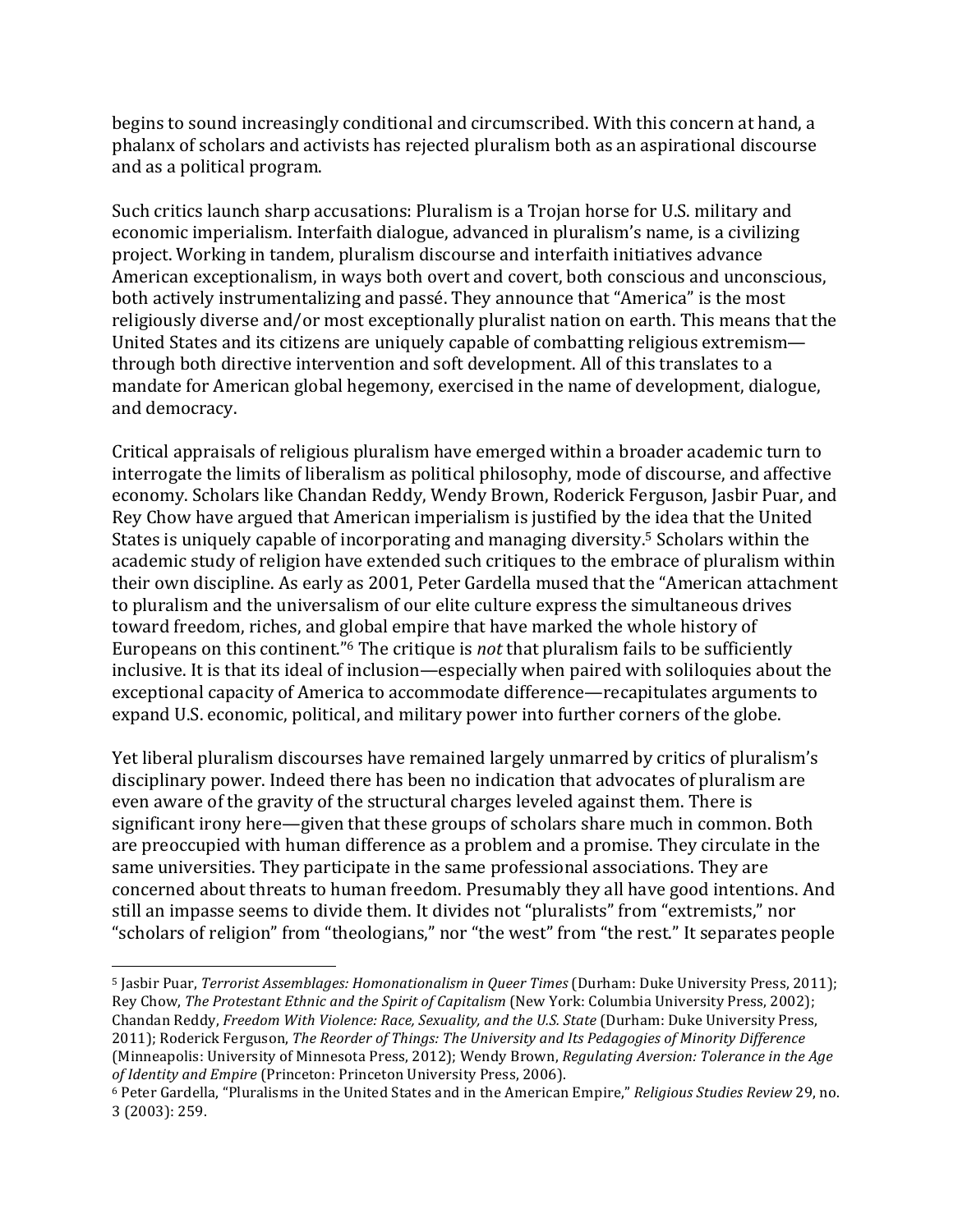who celebrate pluralism as ascension toward freedom and those who condemn it as a descent into tyranny.

Why have these groups of scholars remained so disconnected? In this essay I argue that their impasse is prefigured in part by the ways the most pervasive discourses of pluralism—those propagated by the Interfaith Youth Core and the Pluralism Project—tend to relate to their various critics.<sup>7</sup> On one hand, discourses of liberal pluralism survive and grow by responding to a subset of their critics—those who critique them only on the basis of their capacity to accommodate more difference—and working harder to include them at the multicultural table. This is to their credit. On the other hand, the logic of liberal pluralism has thus far failed to conceptualize a response to critiques that would result in anything other than the simple inclusion of a new identity category at the multicultural table. It is exactly this incorporative logic that the most sophisticated critics of pluralism fault.

### **Pluralism as Philosophy of History**

<u> 1989 - Johann Stein, marwolaethau a bh</u>

This special issue of the *Journal for Interreligious Studies* is framed by Diana Eck's definition of pluralism as the "energetic engagement with diversity, active seeking of understanding across lines of difference, encounter of commitments, and willingness to engage (and remain) in dialogue." Eck's definition asserts pluralism as an action that takes place in the present moment, as each individual seizes responsibility for creating a better world *today*. But, as the opening essay for this issue gently suggests, the habits prescribed by pluralism come with a history—Christopher Cantwell specifically names "America's founding documents"—which act as both their past precedent and their inspiration for subsequent work. This mode of historical consciousness, by which I mean not events themselves than the commitment to identify one's past in order to work toward a possible future, is the key to the discourse of pluralism. To explore the historical imagination of pluralism is to delve into the internal logic of this discourse. Ultimately, this inquiry uncovers the sites at which pluralism's flagship values—such as the commitment to engaging difference—reach a point of breakdown.

Pluralism is a complicated term that various actors have mobilized in myriad ways over the past three centuries. For the purposes of pluralism's role in contemporary conversation about religious diversity, however, it is possible to break its definition into three parts. It is an assertion of a *past legacy* (pluralism is in America's founding documents); an injunction to *present practices* (we live up to this legacy by coming to the table and committing to stay), and vision for a *better future* (our present habits hasten tomorrow's more unified world). Pluralism is a philosophy of history, wherein the past is marked by identitarian discord and the future is marked by collective reconciliation. Pluralism is an ethical

<sup>7</sup> Of the numerous interfaith organizations in the US, I focus in this essay on the Interfaith Youth Core because of its impressive, unmatched role in popularizing interfaith initiatives on over 400 college campuses and providing to prospective interfaith leaders. IFYC staff have served on Presidential Interfaith Councils, consulted the State Department, and—since the organization was founded in 2002—won prominent grants from prominent nonprofit and corporate philanthropic groups.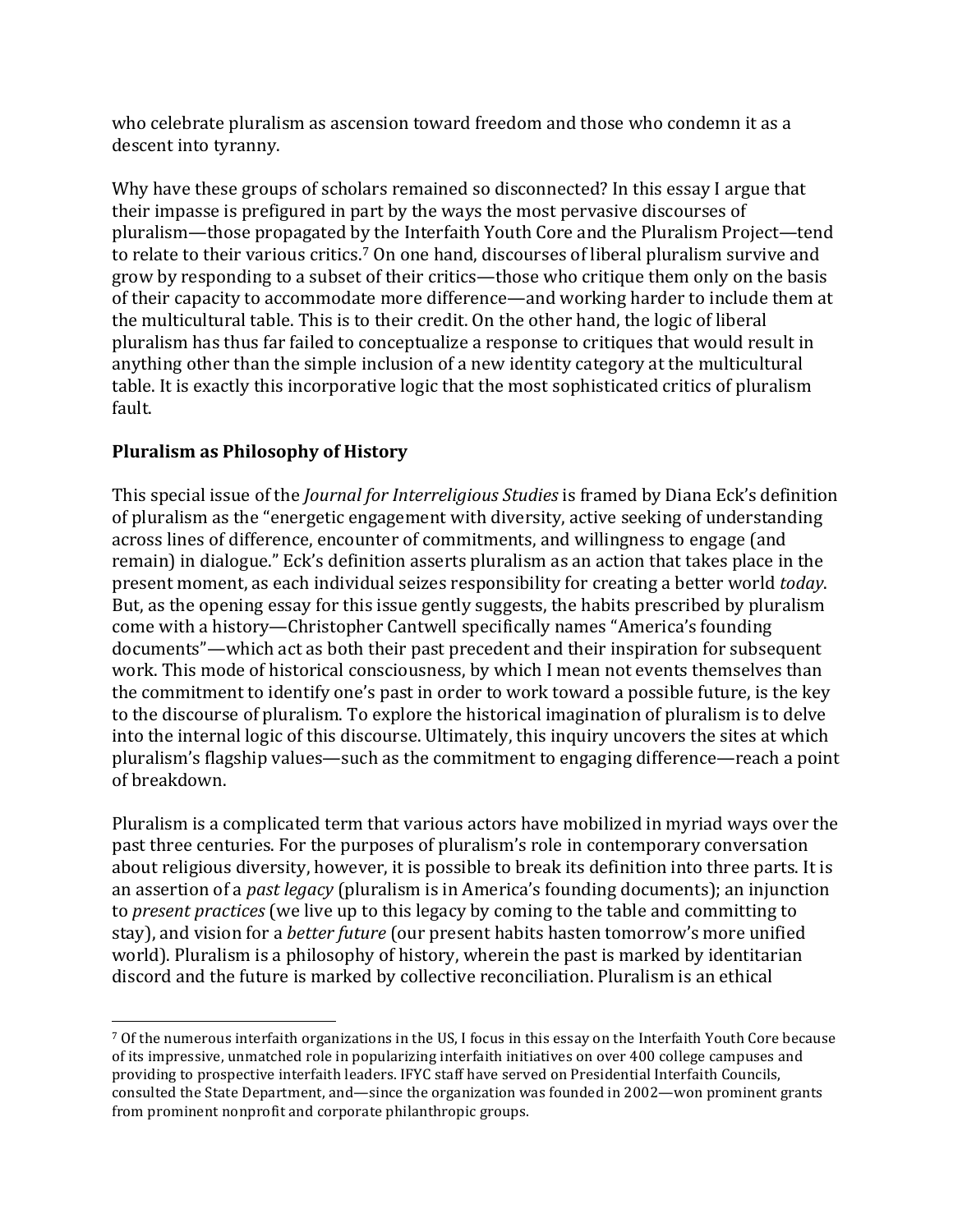program, where pluralist subjects transform discord into collaboration and reconciliation. *Out of many, one.*

In the United States, this process comes to its most developed fruition in the historical drama of the American nation-state. Eboo Patel explains it this way in a promotional video for his book, On Sacred Ground: Pluralism, Prejudice, and the Promise of America:

> I think the spine of the American project is pluralism, is this idea that we're a nation that welcomes the contributions of all communities and nurtures cooperation between those communities—and we were the first nation in human history to have that idea, to believe in that dream, and there's still people who don't believe in that dream. And what that means is that those of us who believe in the American project of pluralism cannot be shy, we have to be on the rise. ... [T]his is work that would make our founding fathers proud.8

Within this quotation, the basic ingredients to a pluralist philosophy of history—past legacy ("we were the first nation" and "founding fathers"), present practice ("welcomes the contributions of all communities and nurtures cooperation"), future goal ("we have to be on the rise")—converge on the United States landscape. For Patel, this does not mean that America is special in *essence*; it means that American citizens have *made* America exceptional. National exceptionalism is built through exceptional enterprise; Americans have earned, and must continue to earn, their exceptional status on an international stage. Patel insists, "America is exceptional not because there is magic in our air but because there is fierce determination in our citizens. ... Every generation has to affirm and extend the American promise." $9$ 

This imperative to "affirm and extend" is made urgent by a seeming litany of religious tensions gripping the world. "Increasing religious diversity is causing increasing religious conflict," declares the Interfaith Youth Core.<sup>10</sup> A cursory glance at today's newspaper headlines—the ascent of the Islamic State in Syria and Iraq, ongoing violence in Israel and Palestine, mass-kidnappings by Boko Haram in Nigeria, the trial of Boston Marathon bomber Dzokhar Tsarnaey—seems to reaffirm the high stakes of interfaith dialogue projects. Patel continues in the promotional clip,

> If we are not advancing a positive, public discourse about religious diversity, we sacrifice that territory to terrorists, and folks who want to dominate, and folks who want to spread prejudice. Those people don't just go away. They get defeated. It's the forces of pluralism that rise up and live out the next

<u> 1989 - Johann Stein, marwolaethau a bh</u>

<sup>&</sup>lt;sup>8</sup> Eboo Patel, Interfaith Youth Core, website, "Sacred Ground," http://www.ifyc.org/sacred-ground (accessed March 1, 2015).

<sup>&</sup>lt;sup>9</sup> Eboo Patel, *Sacred Ground: Pluralism, Prejudice, and the Promise of America* (Boston: Beacon Press, 2013): xxviii.

<sup>&</sup>lt;sup>10</sup> Laurie Goodstein, "An Effort to Foster Tolerance in Religion," *New York Times*, June 13, 2011.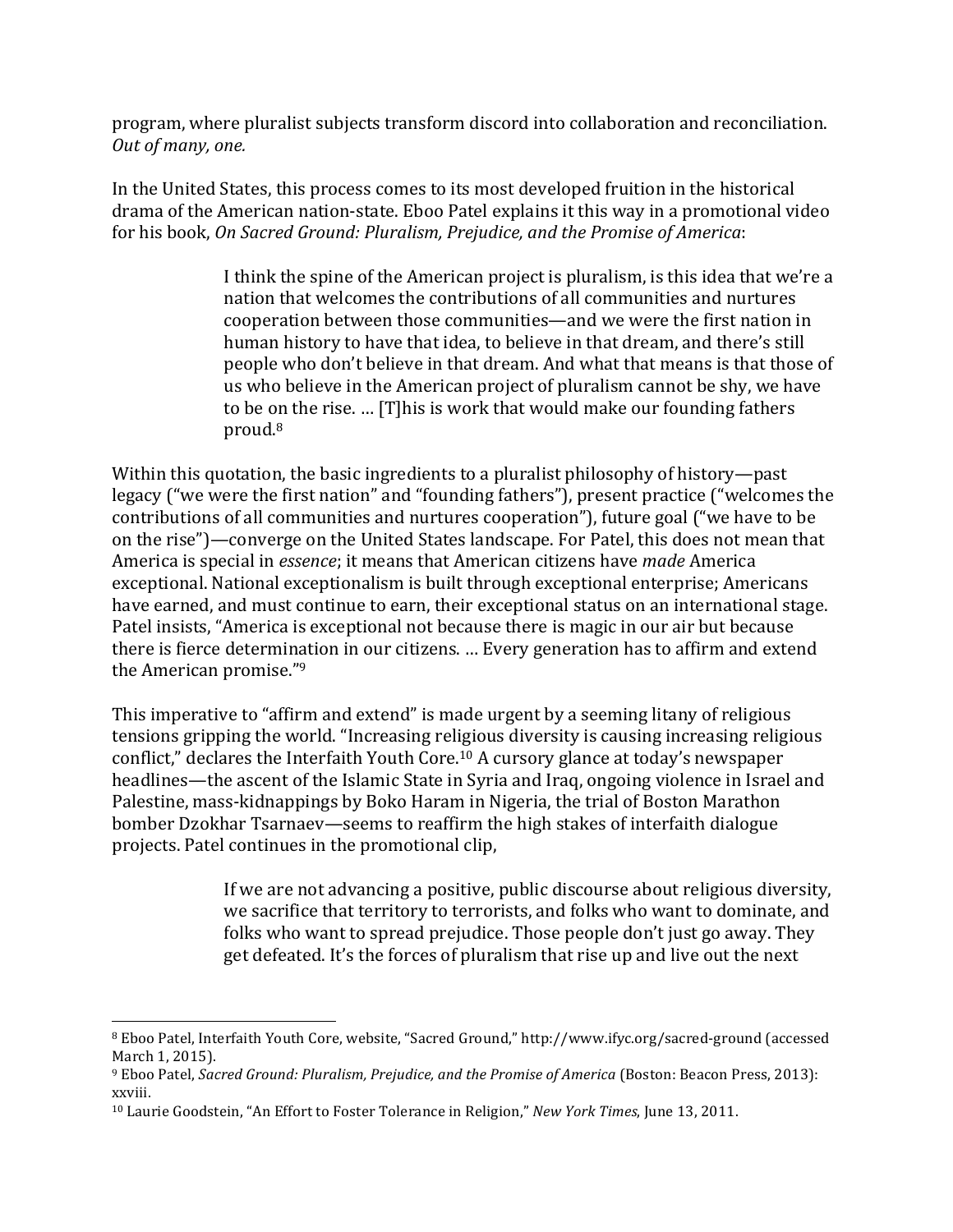generation of the American project. Sacred Ground is a call to this generation's forces of pluralism. $11$ 

The forms of violence and extremism that gain public reputation as being "terrorist" and "prejudiced"—the kinds of violence that demand intervention from a secular state that values pluralism— usually are coded as Muslim, racialized as non-white, and situated as either outside of the U.S. body politic or traitorous to it.<sup>12</sup> This is not a coincidence. William Cavanaugh has shown that the concept of "religious violence" emerged alongside the modern secular state as it sought to control and dominate populations elsewhere. Modern states cordon religion into a private sphere, while describing their public spaces as secular, rational, and neutral. What is understood as "religious violence" depends on the distribution of power. To condemn some forms of violence as "religious"—while simultaneously disavowing the religious genealogies of the secular state and its armies—is to underwrite other kinds of violence as neutral, rational, secular, and supportive of pluralist futures. The concrete effect of this discourse is to affirm the (rational, humanitarian) violence of a secular state, as deployed against (irrational, fanatical) violence of religious extremists (most often in the Middle East).<sup>13</sup>

Within this binary-producing discursive field, threats to the hegemony of the state and its pluralist ethos double as a mandate for the state to expand its reach. "There's still people who don't believe in that dream," reminds Patel, "...and that means that those of us who believe in that dream have to be on the rise." Threats to pluralism must be neutralized for the protection of the common. But preferably, those who pose a threat to pluralism are reformed and incorporated as part of its growing realm. This is the extension of the "American promise," which finds expression in the extension of citizenship to people long denied it. The failures of pluralism are an argument for more and better pluralism. Menaces to pluralism are opportunities to expand its borders.

Expanding the border of the American democratic influence is, within the pluralist narrative espoused by Patel and Eck, an opportunity to achieve both *social* and *historical* progress. Such expansion writes the next chapter in a pluralist narrative. This is a developmentalist frame on history, wherein past inadequacies are replaced by a promise of a better future, through the work of enlightened subjects in the present. This form of historical reasoning is the inheritance of Enlightenment philosophy and the watermark of

<u> 1989 - Johann Stein, marwolaethau a bh</u>

<sup>&</sup>lt;sup>11</sup> Patel, IFYC, "Sacred Ground," http://www.ifyc.org/sacred-ground (accessed March 1, 2015). <sup>12</sup> Certainly this is not *always* the case—one need only think of white Christian bombers of abortion clinics, often tagged as "religious extremists" in mainstream media—but on a grand scale, it is undeniable that the people most often targeted by secular interventions against religious extremism have black or brown bodies. Jodi Melamed lucidly describes how in the context of shifting regimes of race within neoliberal multiculturalism, "categories of privilege and stigma determined by ideological, economic, and cultural criteria overlay older, conventional racial categories so that traditionally recognized racial identities—black, Asian, white, Arab/Muslim—can now occupy both sides of the privilege/stigma opposition." The overall *effects* of these discourses remain largely stratified along lines of race, in addition to producing new racial formations. Iodi Melamed, "The Spirit of Neoliberalism: From Racial Liberalism to Neoliberal Multiculturalism," Social Text 89 (Winter 2006): 42.

<sup>&</sup>lt;sup>13</sup> William T. Cavanaugh, *The Myth of Religious Violence: Secular Ideology and the Roots of Religious Conflict* New York: Oxford University Press, 2009).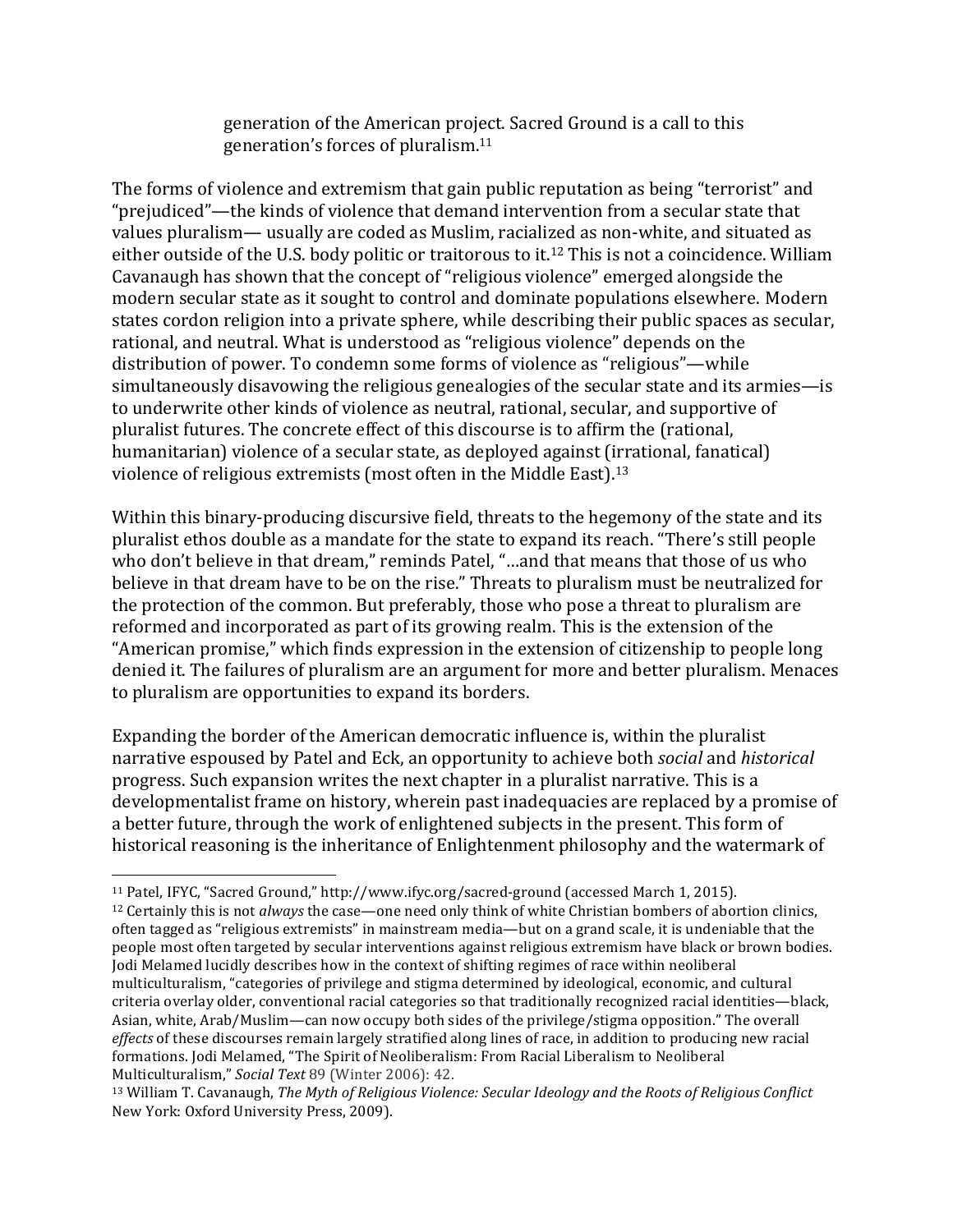modernity, described by Gustavo Benavides as marked by conscious "self-extrication from a situation now regarded as naïve."<sup>14</sup> Dipesh Chakrabarty has shown how these historicist narrative structures are repeated to different political ends by thinkers from Hegel, to Heidegger, to Marx.<sup>15</sup> Christian evangelicals in particular have long made use of this genre in millennialist commitment to prepare the world for Christ's return and to build multicultural churches. Consider, for example, a *Christianity Today* article, published on Martin Luther King Day in 2014, on the state of race in American churches. "Sunday morning remains one of the most segregated hours in American life," the survey announced, gesturing toward King's famous quip. And yet "most worshipers think their church is fine the way it is."<sup>16</sup> To fail to foster diversity within the universal church is to abrogate the duties of discipleship. "The Bible talks a lot about men and women from every tongue, tribe, and nation being in heaven," a spokesperson admonished, "so it might be good to get accustomed to that heavenly expression here and now."

Here, we have all of the basic ingredients of a laxly Hegelian philosophy of history. There is an assertion of an origin (the revelation of God's word in the Bible); a future ideal (the kingdom of heaven); and a prescription for present action in the meantime (to diversify churches). The *Christianity Today* article and Patel's quote mimic each other. In their intersecting madlib, "America" substitutes for "Kingdom of God"; "God" substitutes for "founders."<sup>17</sup> In one version, multiculturalism represents and actualizes the Kingdom of God. In the other account, multiculturalism represents and actualizes America.

My comparison of a Christian evangelical magazine with the Interfaith Youth Core should not be taken as an argument that Christian missions and interfaith projects are the same thing. Nor am I echoing the common argument that pluralism is covertly Christian.<sup>18</sup>

 

<sup>&</sup>lt;sup>14</sup> Gustavo Benavides, "Modernity," in Mark C. Taylor, ed., Critical Terms for Religious Studies (Chicago: University of Chicago Press, 1998).

<sup>15</sup> Dipesh Chakrabarty, *Provincializing Europe: Postcolonial Thought and Historical Difference* (Princeton: Princeton UP: 2000).

<sup>&</sup>lt;sup>16</sup> Bob Smietana, "Sunday Morning in America Still Segregated - and that's OK With Worshipers," Christianity *Today*, January 15, 2015, http://www.lifewayresearch.com/2015/01/15/sunday-morning-in-america-stillsegregated-and-thats-ok-with-worshipers/ (accessed February 1, 2015).

<sup>&</sup>lt;sup>17</sup> In the suggested "madlib" version of these pieces, the *Christianity Today* article would read, "American founding documents talk a lot about men and women from every tongue, tribe, and nation being in the nation, so it might be good to get accustomed to that national expression." Patel's quote above would read, "I think the spine of the Christian project is pluralism, is this idea that we're a church that welcomes the contributions of all communities and nurtures cooperation between those communities—and we were the first people in human history to have that idea, to believe in that dream, and there's still people that don't believe in that dream. And what that means is that those of us who believe in the Christian project of pluralism cannot be shy, we have to be on the rise."

 $18$  A growing group of scholars suggests that American pluralism, and the secularism that supports it, is normatively Protestant. The argument is that the discourse of religion as ossified in United States law maps onto a normatively Protestant definition of religion as belief-centered, individual, and privatized—and disciplines subjects according to its rules. It is not possible to be counted as a "religious" subject if one's practice is not legible to this concept of religion. For the most developed versions of this argument, see Janet Jakobsen and Ann Pellegrini, ed. *Secularisms* (Durham: Duke University Press, 2008) and Tracy Fessenden, *Culture and Redemption: Religion, the Secular, and American Literature* (Princeton: Princeton University Press, 2007). For a thick historical account of how the legal category of religion has facilitated violence against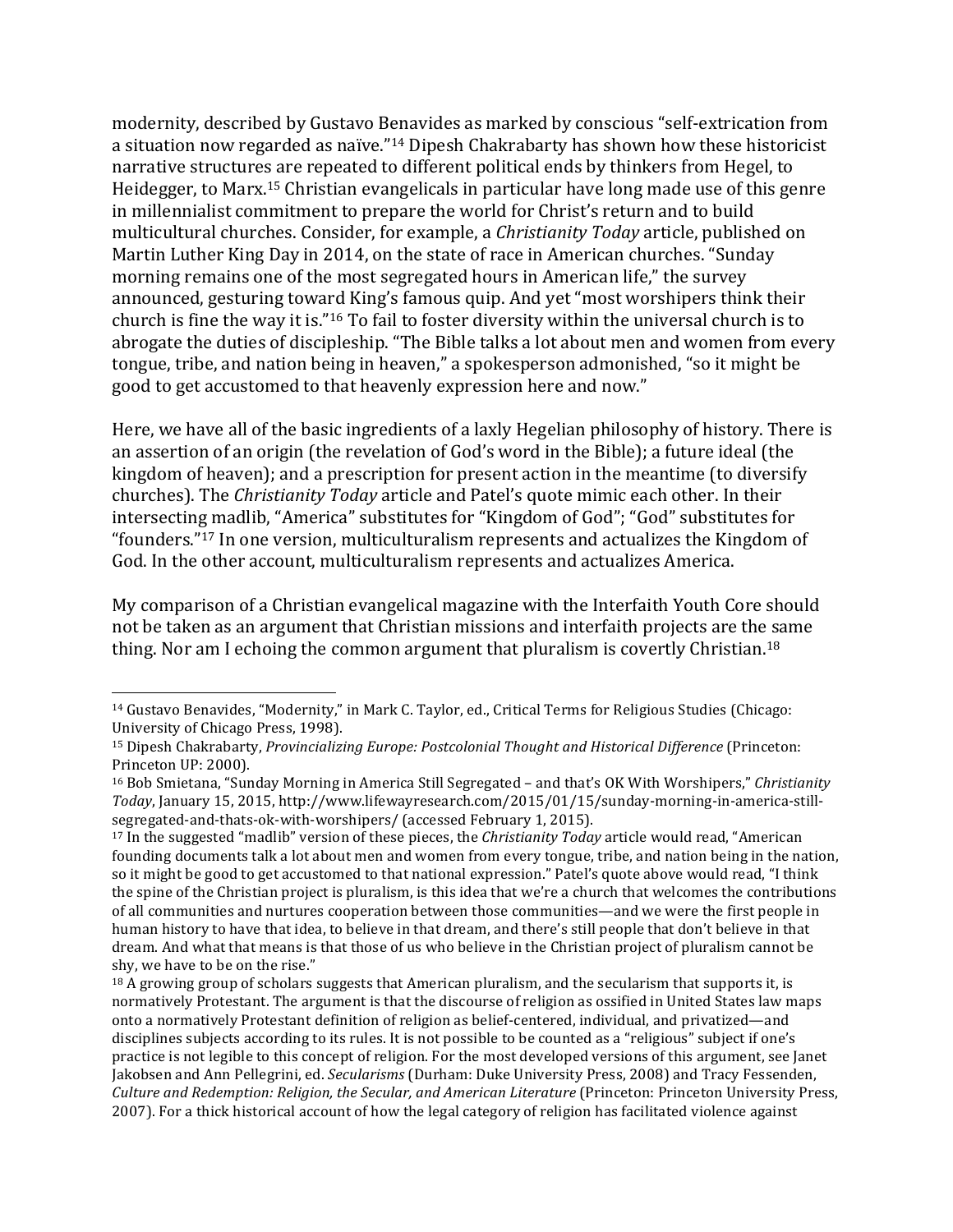Rather, it is to examine developmentalist historical narratives as one potent move in a repertoire of exceptionalist claim-making, deployed by a wide variety of political, cultural, and religious organizations. Cultural studies scholar Jasbir Puar defines exceptionalism as a "paradoxical" form that "signals distinction from (to be unlike, dissimilar) as well as excellence (imminence, superiority), suggesting a departure from yet mastery of linear teleologies of progress."<sup>19</sup> In our examples, the *mastery of the linear teleology* is denoted by an assertion of a unique origin that is blooming into a reconciled future. Insofar as these narratives assume some version of teleological progress, the invocation of past materializing as a better future offers a sense of being superiors in a cosmic race into universal futures. And still, some actors operate outside the governing force of this trajectory—demonstrating that this particular destiny is a product of particular effort. These are the agents who, by educating and recruiting others, midwife the reconciled future. They cajole others from point A to point B. They are, so to speak, *in* but not *of* the teleology.

The rhetorical parallelism between the *Christianity Today* article and IFYC is not the only point of common ground between them. The somewhat counterintuitive affinity between a classically (if not politically) liberal interfaith NGO and certain evangelical churches manifests in an emergent effort to incorporate evangelical Christians into the interfaith movement. Patel urges interfaith leaders not to exclude evangelical and conservative people from their organizations—because interfaith work aims toward "bridging social capital" among "different" groups, rather than "bonding social capital" by bringing homogenous groups together. To bridge social capital is to engage more "identities" in projects that enhance civic life for the whole. *Out of many, one.* In ten years, IFYC has led interfaith organizations in broadening its general lexicon from "religious traditions" to "religious and philosophical traditions" (to include atheists and humanists) and from "people of faith" to "people who orient around religion differently" (to include anyone who has a relationship to "religion" as a category). Seemingly mundane examples about normative words belie the extent to which interfaith groups have become veritable entrepreneurs at expanding their constituencies. As with missionaries who gained global reach by translating the Bible into multiple languages, interfaith projects thrive on their capacity to accommodate identitarian claims about difference. This reconciliation of difference indexes historical progress.

Those who ascribe to developmentalist philosophies of history, whether stated in abstract terms or in terms of practices, need not change their structural form in response to conflicts with designated others. They annex new common ground. They move their borders. In other words: the presence of difference and critique is not an occasion for basic structural overhaul of the philosophy of history that informs pluralism. Rather, critique of pluralism is merely occasion for the territorial growth, incorporation of others, and historical ascent of pluralism. *Interfaith projects grow when they encounter new forms of* 

Native American nations, see Tisa Wenger, We Have a Religion: The 1920s Pueblo Indian Dance Controversy and American Religious Freedom (Princeton: Princeton University Press, 2008). <sup>19</sup> Jasbir Puar, *Terrorist Assemblages: Homonationalism in Queer Times* (Durham: Duke University Press, 2011).

<u> 1989 - Andrea Santa Andrea Andrea Andrea Andrea Andrea Andrea Andrea Andrea Andrea Andrea Andrea Andrea Andr</u>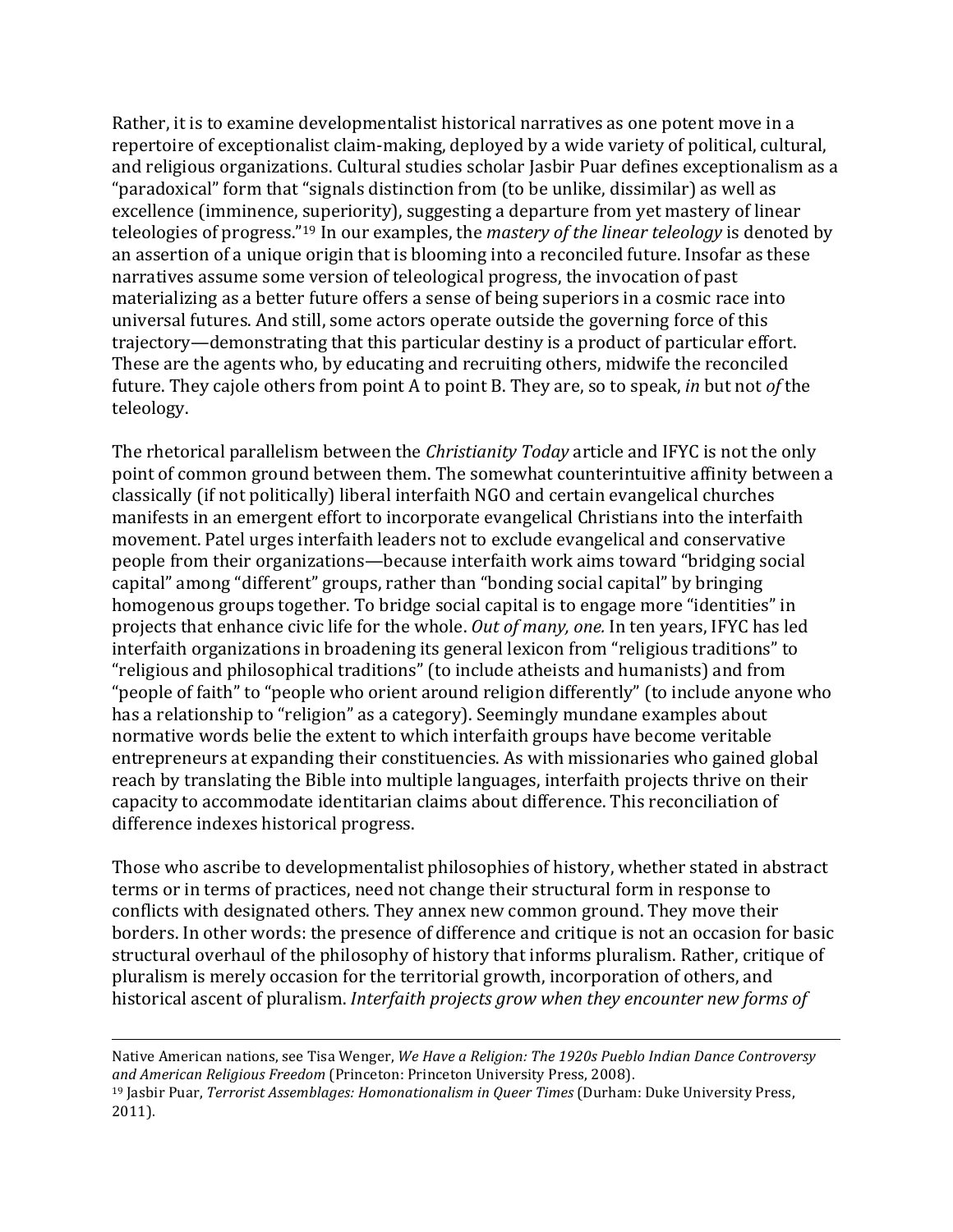*difference to incorporate; they rely on critics for their growth.* The incorporative thrust of pluralism discourse reflects the expansionist logic of empire, as it surrounds more people, builds more bridges, transgresses more borders, and wins more hearts for its cause.

# **Pluralist Dyspepsia**

When pluralist and interfaith projects depend on the presence of critique for their own flourishing, it becomes difficult to constructively question their *structural* logic of incorporation. Again, in normal circumstances, every threat to pluralism is license for it to get better at its job. So when critics argue that the problem is not in a *failure to include*, but rather in the *politics of recognition and incorporation*, the critique easily gets lost in translation. The argument is not that advocates of pluralism and interfaith cooperation need to include more atheists, more black people, more Muslims, or more evangelicals in their organizations. The argument is that the incorporative project is the problem—namely because this is the logic of American empire, which itself becomes stronger by transgressing ever more borders and adding more and more subjects to its realm. If pluralists engaged the fundamental grievances of their critics, their developmentalist narrative might shift to the point of non-recognition.

When we accept as natural the basic terms on which so much of pluralism discourse is constructed—the primacy of the nation-state, the concept of "world religions," a concept of redemption through linear time, the naturalness of the individual and self-contained subject—other configurations of difference and power are rendered not only invisible, but even unthinkable.<sup>20</sup> If we take the terms of the Pluralism Project and IFYC for granted, for example, it becomes quite difficult to see how discourses of religious diversity might contribute to the regimes of anti-Muslim violence that these organizations decry. We should analyze the increased prominence of interfaith initiatives in this country in light of the tremendous pressure upon Muslims to answer to a U.S. state with sophisticated and growing regimes of racial and religious profiling. In this climate, interfaith and pluralist initiatives can play numerous roles. They might affirm America's most authentic legacy of pluralism and cajole from suspicion to engagement. They might offer an informal platform for religiously and racially minoritized subjects to demonstrate their patriotism. They might offer much-needed avenues for self-protection against a state that has assumed a disturbingly active role in surveilling its own citizenry. But in all of these roles, they will necessarily go beyond simply *providing* a platform for celebrations of citizenship and demonstrations of loyalty. When harnessed to state power—which they increasingly are organizations founded to promote pluralism naturalize criteria for dividing pluralists from terrorists, civilians from barbarians, the saved from the damned, lives worth saving from lives marked for death.

<sup>&</sup>lt;u> 1989 - Johann Stein, marwolaethau a bh</u>  $^{20}$  I am grateful to Richard Amesbury for feedback on an earlier project, in which he helped me find this language.